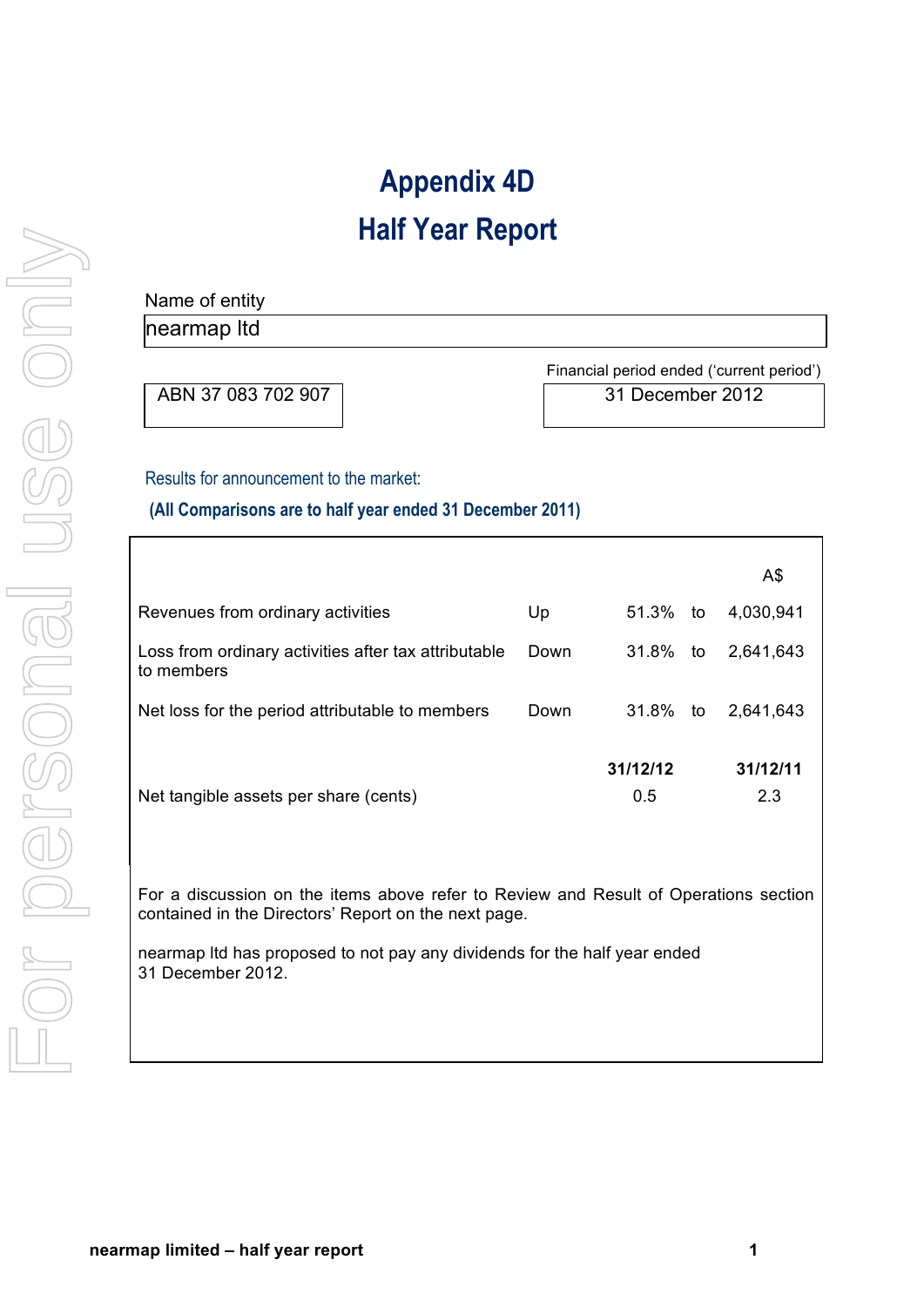## **Directors' Report**

Your directors submit their report, together with the financial statements of the consolidated entity (referred to hereafter as nearmap) consisting of nearmap ltd and the entities it controlled at the end of, or during the half year ended 31 December 2012.

On 29 November 2012, nearmap formally changed its name from ipernica ltd to nearmap ltd and moved the registered office of nearmap from Perth to Sydney.

#### **Directors**

The directors of the Company at any time during or since the end of the half year are as follows:

Directors were in office for this entire period unless otherwise stated.

Mr Ross Norgard Non-Executive Chairman Mr Simon Crowther Managing Director Dr Rob Newman Non-Executive Director Mr Cliff Rosenberg Non-Executive Director (appointed 2 July 2012)

#### **Review and Results of Operations**

For the six months to 31 December 2012, nearmap reported revenue from continuing operations of \$4.03m, up 51.3% on corresponding prior half year revenue from continuing operations of \$2.67m, primarily due to new digital subscriptions to the nearmap.com website.

Total customer sales of nearmap products and services were \$4.79m for the half year period, an increase of 113% over the prior half year nearmap sales of \$2.25m.

Since launching a new subscription-based website in late November 2012, in addition to existing government and commercial revenue streams, nearmap has contracted over \$3.6m of total new sales, of which \$2.1m were invoiced in the current period, with contracted commitments of \$1.5m for future years. With most of these sales in the second quarter of the year occurring in December 2012, cash receipts from these sales were mostly collected in January 2013.

100% of existing customers renewed their nearmap subscriptions, with new subscription customers across local, state and federal government and commercial sectors.

nearmap's statement of financial position continued to remain strong with no debt and a growing cash balance. During the six month period to 31 December 2012, nearmap generated positive cashflows of \$0.39m with the cash balance increasing to \$5.74m, compared to \$5.35m at 31 December 2011.

Cash receipts for the six months for the nearmap business were \$5.34m compared to \$3.57m for the same period last year, an increase of \$1.77m (50%). Operating cashflows significantly improved from an outflow of \$1.10m in six months to 31 December 2011 to an inflow of \$0.43m in six months to 31 December 2012.

nearmap's net loss after tax for the half year to 31 December 2012 was \$2.64m, an improvement on the prior half year loss of \$3.87m.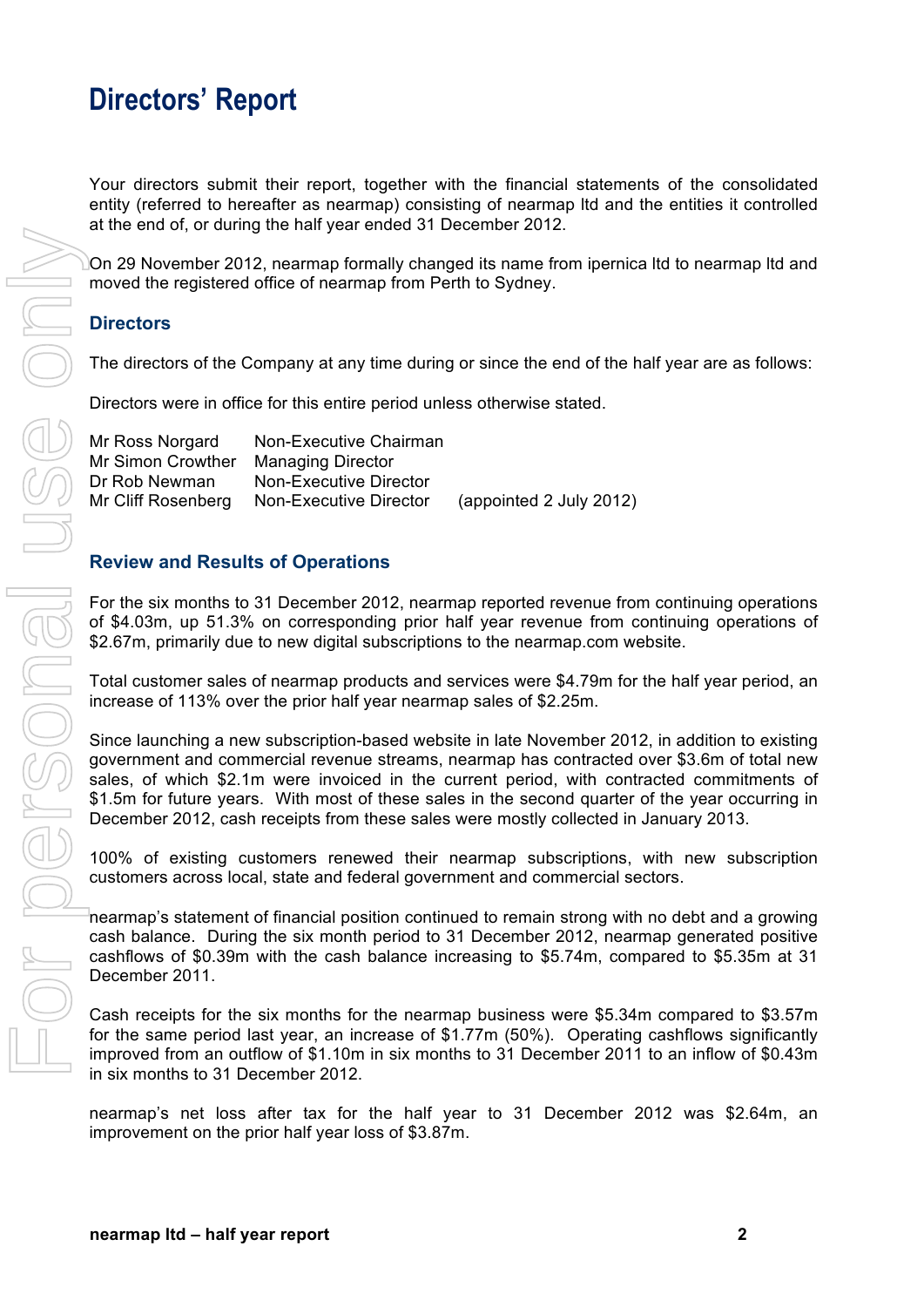## **Directors' Report**

#### **Review and Results of Operations (continued)**

During the period, the new nearmap.com website was launched, providing better monetisation of nearmap's high quality, current and changing PhotoMap content.

In December 2012, nearmap completed the transition of the hosting of nearmap infrastructure from proprietary servers to Amazon Web Services, thereby providing nearmap with system robustness and scalability whilst at the same time providing operational savings through conversion of fixed costs to variable costs.

Subsequent to the period end, nearmap's business associate, Financial Systems Technology (Intellectual Property) Pty Ltd (FST) entered into an agreement with a third party for a licence to FST's database patents. In February 2013, nearmap expects to receive approximately US\$2.20m from FST for its services relating to FST's database patents.

#### **Auditor's Independence Declaration**

BDO, our auditors, have provided a written independence declaration as required under section 307C of the Corporations Act 2001 to the directors in relation to their review of the consolidated Financial Statements for the half year ended 31 December 2012. This independence declaration can be found at page 4.

Signed in accordance with a resolution of the directors.

Simon Crowther Managing Director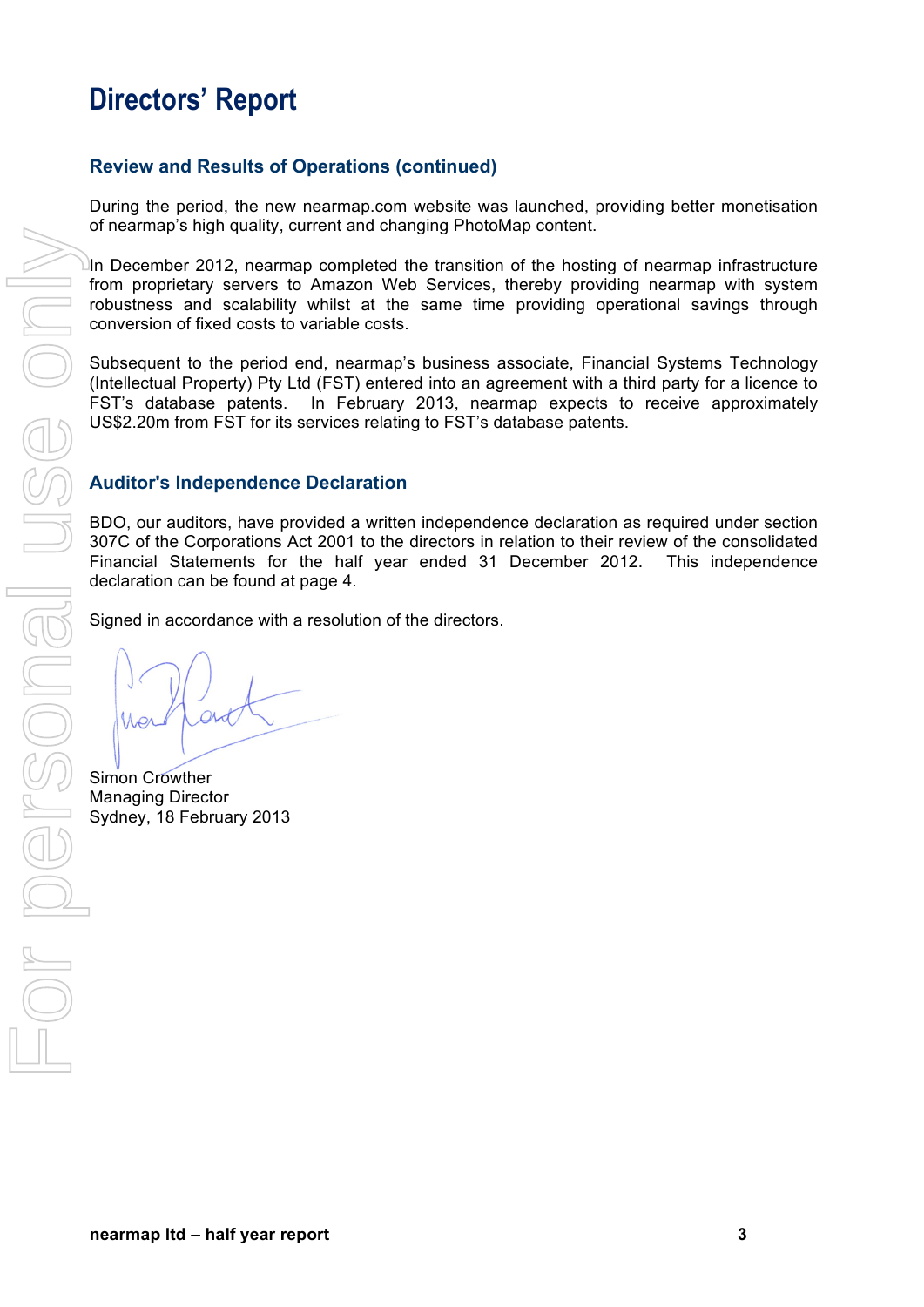

Tel: +8 6382 4600 Fax: +8 6382 4601 **www.bdo.com.au**  38 Station Street Subiaco, WA 6008 PO Box 700 West Perth WA 6872 Australia

18 February 2013

The Board of Directors nearmap Ltd Level 6, 6-8 Underwood Street Sydney NSW 2000

Dear Sirs,

#### **DECLARATION OF INDEPENDENCE BY BRAD MCVEIGH TO THE DIRECTORS OF NEARMAP LTD**

As lead auditor for the review of nearmap Ltd for the half-year ended 31 December 2012, I declare that to the best of my knowledge and belief, there have been:

- no contraventions of the auditor independence requirements of the *Corporations Act 2001* in relation to the review; and
- no contraventions of any applicable code of professional conduct in relation to the review.

This declaration is in respect of nearmap Ltd and the entities it controlled during the period.

**Brad McVeigh**  Director

**BDO Audit (WA) Pty Ltd**  Perth, Western Australia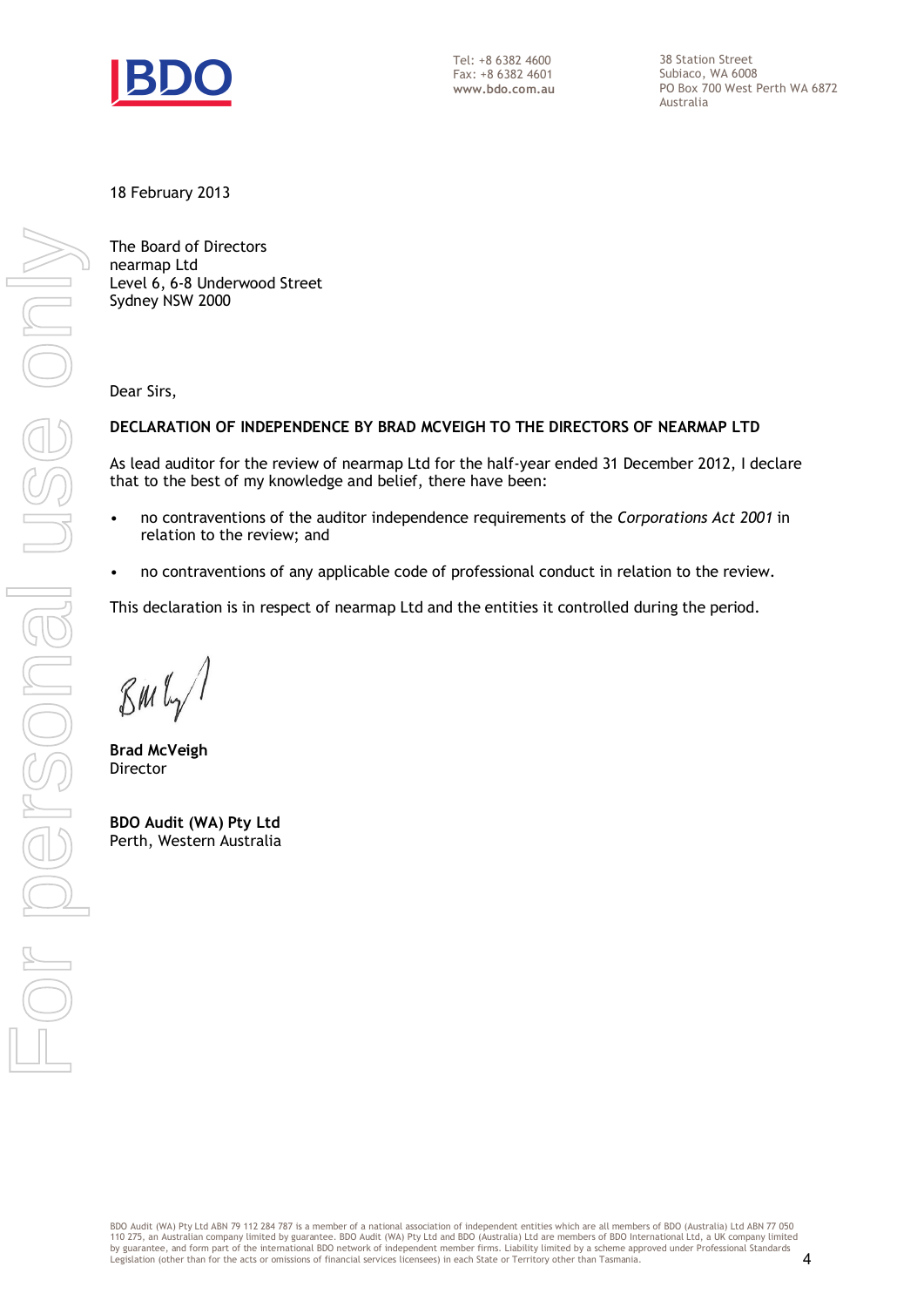# **Consolidated statement of profit or loss and other comprehensive income**

**for the half year ended 31 December 2012**

| 4,030,941<br>Revenue from continuing operations<br>Other income<br>86,439<br>3<br>4,117,380<br><b>Total income</b><br>(3,060,594)<br>Employee benefits expenses<br>Depreciation and amortisation expense<br>(1,260,964)<br>Capture costs<br>(540, 441)<br>Reversal of impairment/ (impairment) of<br>308,361<br>$\overline{4}$<br>intangibles<br>Litigation and profit share costs<br>(20, 484)<br>(257, 081)<br>Research and development costs<br>Finance and foreign currency loss |                       |
|--------------------------------------------------------------------------------------------------------------------------------------------------------------------------------------------------------------------------------------------------------------------------------------------------------------------------------------------------------------------------------------------------------------------------------------------------------------------------------------|-----------------------|
|                                                                                                                                                                                                                                                                                                                                                                                                                                                                                      |                       |
|                                                                                                                                                                                                                                                                                                                                                                                                                                                                                      | 2,665,025             |
|                                                                                                                                                                                                                                                                                                                                                                                                                                                                                      | 297,151               |
|                                                                                                                                                                                                                                                                                                                                                                                                                                                                                      | 2,962,176             |
|                                                                                                                                                                                                                                                                                                                                                                                                                                                                                      | (3,094,209)           |
|                                                                                                                                                                                                                                                                                                                                                                                                                                                                                      | (1,031,228)           |
|                                                                                                                                                                                                                                                                                                                                                                                                                                                                                      | (453, 207)            |
|                                                                                                                                                                                                                                                                                                                                                                                                                                                                                      | (361, 680)            |
|                                                                                                                                                                                                                                                                                                                                                                                                                                                                                      | (76,091)              |
|                                                                                                                                                                                                                                                                                                                                                                                                                                                                                      | (86, 308)             |
|                                                                                                                                                                                                                                                                                                                                                                                                                                                                                      | (172, 651)<br>(2,735) |
| Other operational expenses<br>5<br>(1,884,855)                                                                                                                                                                                                                                                                                                                                                                                                                                       | (1, 553, 542)         |
| (6,718,793)<br><b>Total expenses</b>                                                                                                                                                                                                                                                                                                                                                                                                                                                 | (6,828,916)           |
| (2,601,413)<br>Loss before tax                                                                                                                                                                                                                                                                                                                                                                                                                                                       | (3,866,740)           |
| (40, 230)<br>Tax expense                                                                                                                                                                                                                                                                                                                                                                                                                                                             | (3,685)               |
| Loss for the half year<br>(2,641,643)                                                                                                                                                                                                                                                                                                                                                                                                                                                | (3,870,425)           |
| (2,641,643)<br>Total comprehensive income for the half year                                                                                                                                                                                                                                                                                                                                                                                                                          | (3,870,425)           |
| Basic earnings per share for half year (cents per share)                                                                                                                                                                                                                                                                                                                                                                                                                             | (1.20)<br>(0.82)      |
| Diluted earnings per share for half year (cents per share)                                                                                                                                                                                                                                                                                                                                                                                                                           | (0.82)<br>(1.20)      |

The above consolidated statement of profit or loss and other comprehensive income should be read in conjunction with the accompanying notes.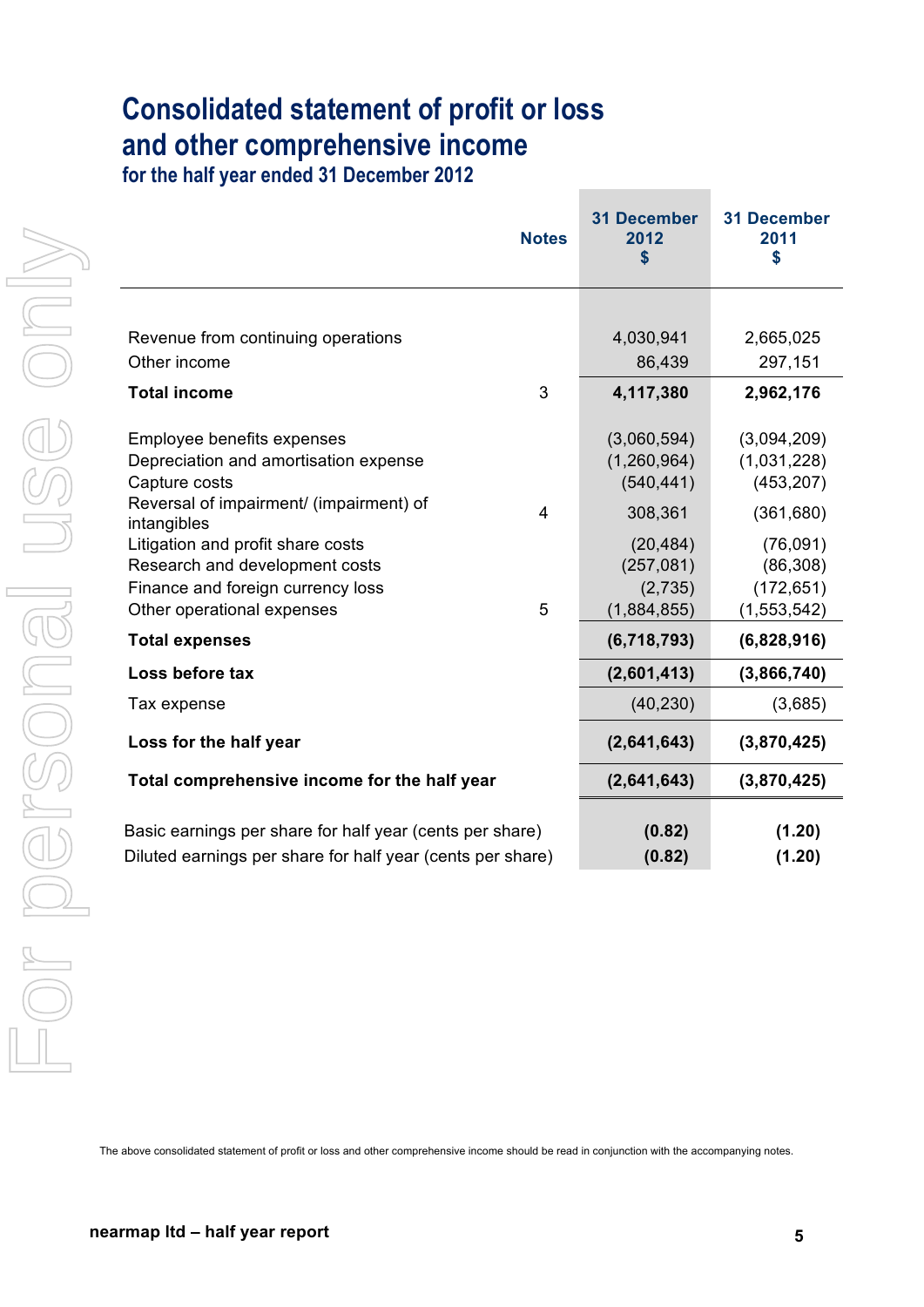# **Consolidated statement of financial position**

**as at 31 December 2012**

|                                                                  | <b>Notes</b>   | <b>31 December</b><br>2012<br>\$ | 30 June<br>2012<br>\$ |
|------------------------------------------------------------------|----------------|----------------------------------|-----------------------|
| <b>ASSETS</b>                                                    |                |                                  |                       |
| <b>Current assets</b>                                            |                |                                  |                       |
| Cash and cash equivalents                                        |                | 5,738,692                        | 5,353,623             |
| Trade and other receivables                                      | 6              | 2,141,650                        | 4,555,889             |
| <b>Total current assets</b>                                      |                | 7,880,342                        | 9,909,512             |
| <b>Non-current assets</b>                                        |                |                                  |                       |
| Plant and equipment                                              |                | 1,297,237                        | 1,815,722             |
| Intangible assets and goodwill                                   |                | 6,017,068                        | 6,808,989             |
| Licensing program costs                                          |                | 1,574,142                        | 1,609,558             |
| <b>Total non-current assets</b>                                  |                | 8,888,447                        | 10,234,269            |
| <b>TOTAL ASSETS</b>                                              |                | 16,768,789                       | 20,143,781            |
| <b>LIABILITIES</b>                                               |                |                                  |                       |
| <b>Current liabilities</b>                                       |                |                                  |                       |
| Trade and other payables                                         | $\overline{7}$ | 1,897,610                        | 3,412,589             |
| Unearned income                                                  |                | 5,747,424                        | 4,987,595             |
| <b>Total current liabilities</b>                                 |                | 7,645,034                        | 8,400,184             |
| <b>Non-current liabilities</b>                                   |                |                                  |                       |
| <b>Employee benefits</b><br><b>Total non-current liabilities</b> |                | 48,111                           | 25,087                |
|                                                                  |                | 48,111                           | 25,087                |
| <b>TOTAL LIABILITIES</b>                                         |                | 7,693,145                        | 8,425,271             |
| <b>NET ASSETS</b>                                                |                | 9,075,644                        | 11,718,510            |
|                                                                  |                |                                  |                       |
| <b>EQUITY</b>                                                    |                |                                  |                       |
| Contributed equity                                               | 8              | 26,535,948                       | 26,535,948            |
| Reserves                                                         |                | 3,966,509                        | 3,967,732             |
| <b>Accumulated losses</b>                                        |                | (21, 426, 813)                   | (18, 785, 170)        |
| <b>TOTAL EQUITY</b>                                              |                | 9,075,644                        | 11,718,510            |

The above consolidated statement of financial position should be read in conjunction with the accompanying notes.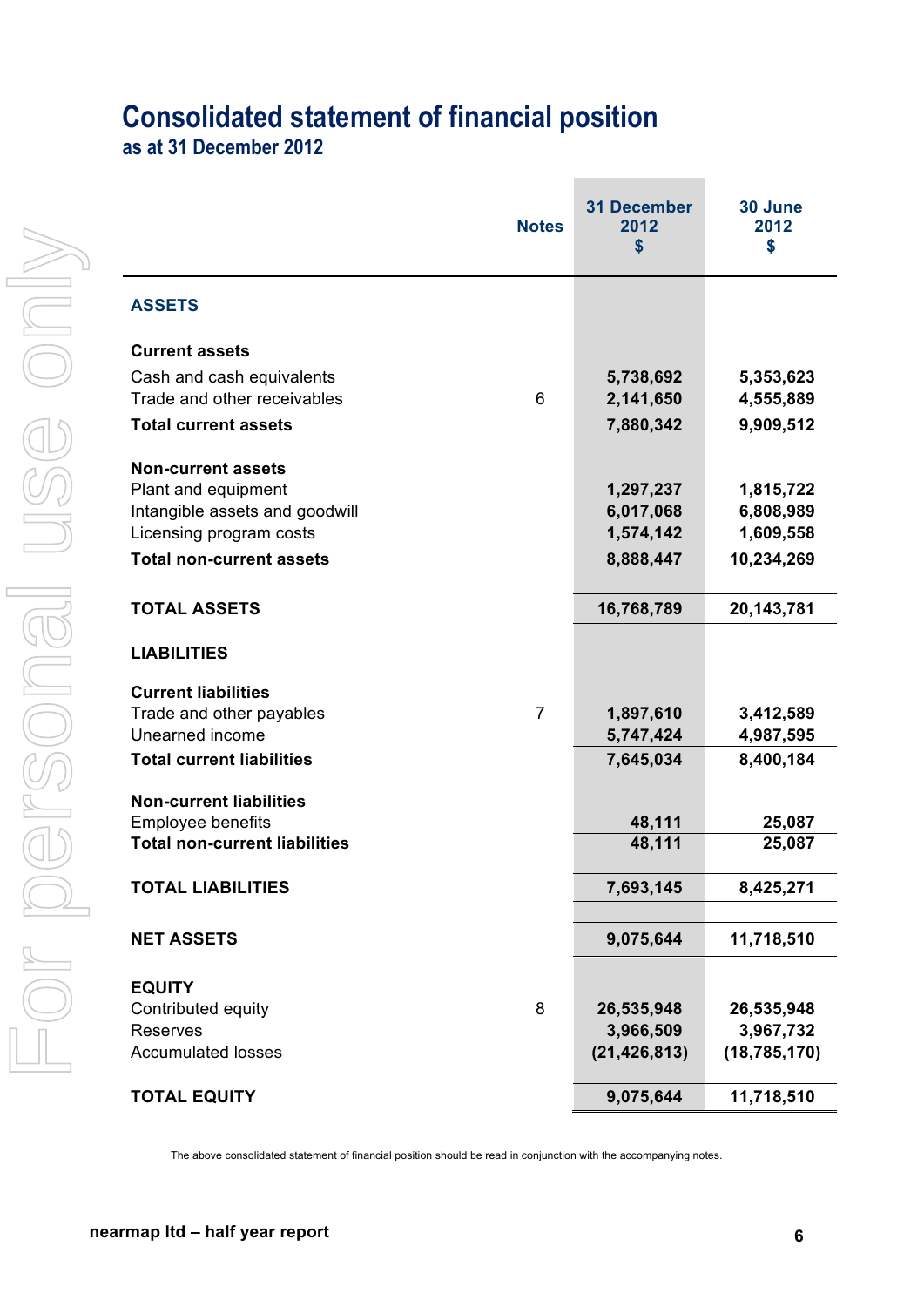## **Consolidated statement of cash flows**

**for the half year ended 31 December 2012**

|                                                                                                                                                                                              | <b>31 December</b><br>2012<br>\$                | <b>31 December</b><br>2011<br>\$                                |
|----------------------------------------------------------------------------------------------------------------------------------------------------------------------------------------------|-------------------------------------------------|-----------------------------------------------------------------|
| <b>Cash flows from operating activities</b>                                                                                                                                                  |                                                 |                                                                 |
| Receipts from customers<br>Payments to suppliers and employees<br>Interest received<br>Interest paid<br>Income taxes paid                                                                    | 6,088,739<br>(5,709,217)<br>92,569<br>(40, 230) | 9,731,146<br>(10, 976, 717)<br>268,848<br>(2,898)<br>(125, 185) |
| Net cash flows generated/ (used in)<br>operating activities                                                                                                                                  | 431,861                                         | (1, 104, 806)                                                   |
| <b>Cash flows from investing activities</b>                                                                                                                                                  |                                                 |                                                                 |
| Purchase of plant and equipment<br>Payments for intangible assets<br>Purchase of equity investments<br>Proceeds from sale of plant and equipment<br>Payments to Administrator of QPSX Europe | (52, 887)<br>7,191                              | (287, 383)<br>(472, 504)<br>(5,000)<br>2,727<br>(1,693,246)     |
| Net cash flows used in investing activities                                                                                                                                                  | (45, 696)                                       | (2,455,406)                                                     |
| <b>Cash flows from financing activities</b>                                                                                                                                                  |                                                 |                                                                 |
| Repayment of borrowings                                                                                                                                                                      |                                                 | (86, 016)                                                       |
| Net cash flows used in financing activities                                                                                                                                                  |                                                 | (86, 016)                                                       |
| Net increase/ (decrease) in cash and cash<br>equivalents<br>Net foreign exchange difference                                                                                                  | 386,165<br>(1,096)                              | (3,646,228)<br>3,051                                            |
| Cash and cash equivalents at beginning of<br>period                                                                                                                                          | 5,353,623                                       | 11,131,679                                                      |
| Cash and cash equivalents at end of period                                                                                                                                                   | 5,738,692                                       | 7,488,502                                                       |
|                                                                                                                                                                                              |                                                 |                                                                 |
| The above consolidated statement of cash flows should be read in conjunction with the accompanying notes.                                                                                    |                                                 |                                                                 |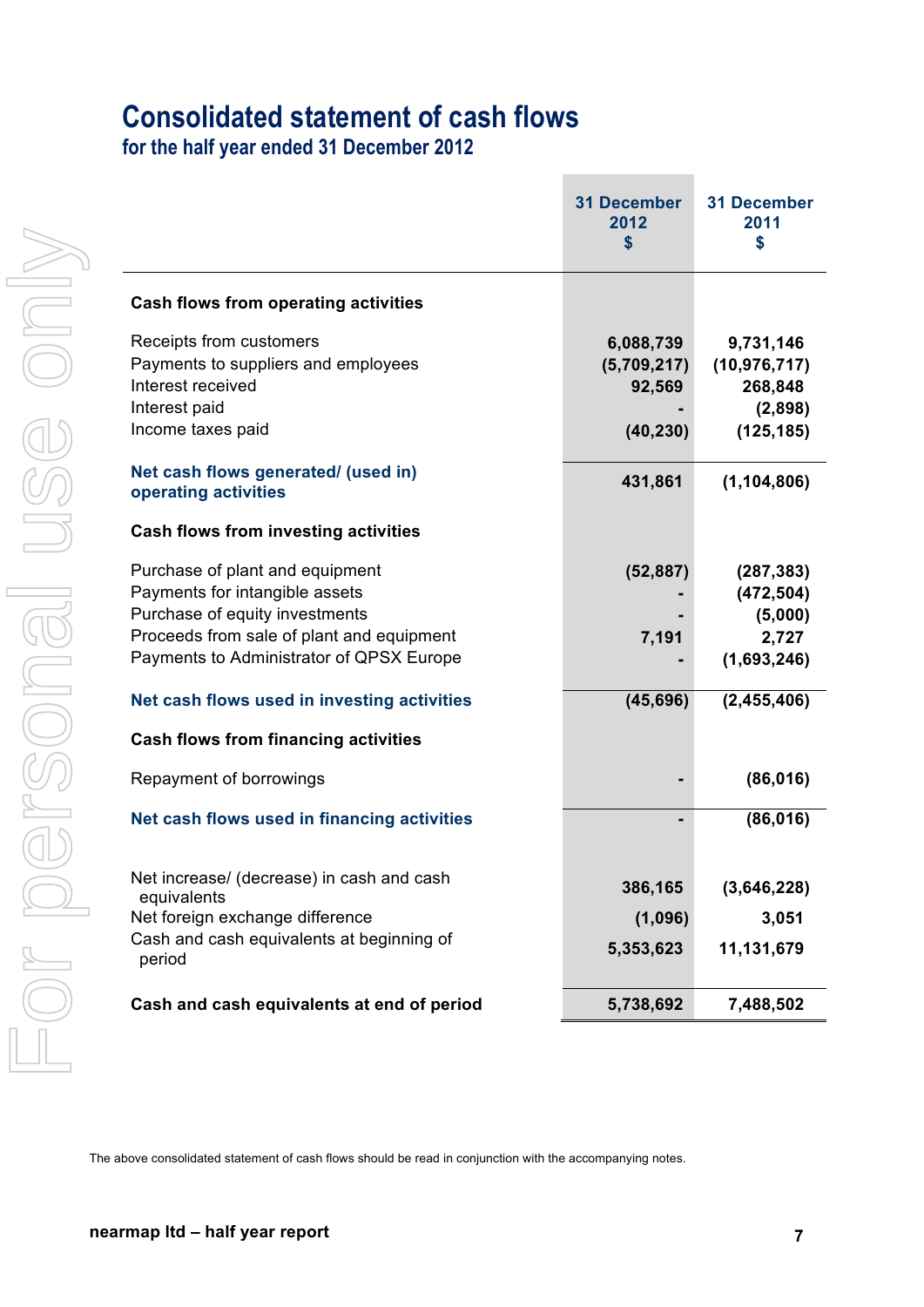## **Consolidated statement of changes in equity**

**for the half year ended 31 December 2012**

|                                                                                 | <b>Contributed</b><br><b>Equity</b><br>\$ | <b>Accumulated</b><br><b>Losses</b><br>S | <b>Share Based</b><br><b>Payment</b><br><b>Reserve</b><br>S | <b>Total</b><br><b>Equity</b><br>5 |
|---------------------------------------------------------------------------------|-------------------------------------------|------------------------------------------|-------------------------------------------------------------|------------------------------------|
| At 1 July 2012                                                                  | 26,535,948                                | (18, 785, 170)                           | 3,967,732                                                   | 11,718,510                         |
| Loss for the period                                                             | ٠                                         | (2,641,643)                              | ٠                                                           | (2,641,643)                        |
| Transactions with owners of the<br>company:<br>Share based payment transactions |                                           |                                          | (1, 223)                                                    | (1, 223)                           |
| At 31 December 2012                                                             | 26,535,948                                | (21, 426, 813)                           | 3,966,509                                                   | 9,075,644                          |

|                                             | <b>Equity</b>            | <b>Contributed Accumulated</b><br><b>Losses</b><br>S | <b>Share Based</b><br><b>Payment</b><br><b>Reserve</b> | <b>Total</b><br><b>Equity</b> |
|---------------------------------------------|--------------------------|------------------------------------------------------|--------------------------------------------------------|-------------------------------|
|                                             |                          |                                                      |                                                        |                               |
| At 1 July 2011                              | 26,610,948               | (8,381,835)                                          | 3,912,642                                              | 22, 141, 755                  |
| Loss for the period                         | $\overline{\phantom{a}}$ | (3,870,425)                                          |                                                        | (3,870,425)                   |
| Transactions with owners of the<br>company: |                          |                                                      |                                                        |                               |
| Share based payment transactions            |                          |                                                      | (30, 523)                                              | (30, 523)                     |
| At 31 December 2011                         | 26,610,948               | (12, 252, 260)                                       | 3,882,119                                              | 18,240,807                    |

The above consolidated statement of changes in equity should be read in conjunction with the accompanying notes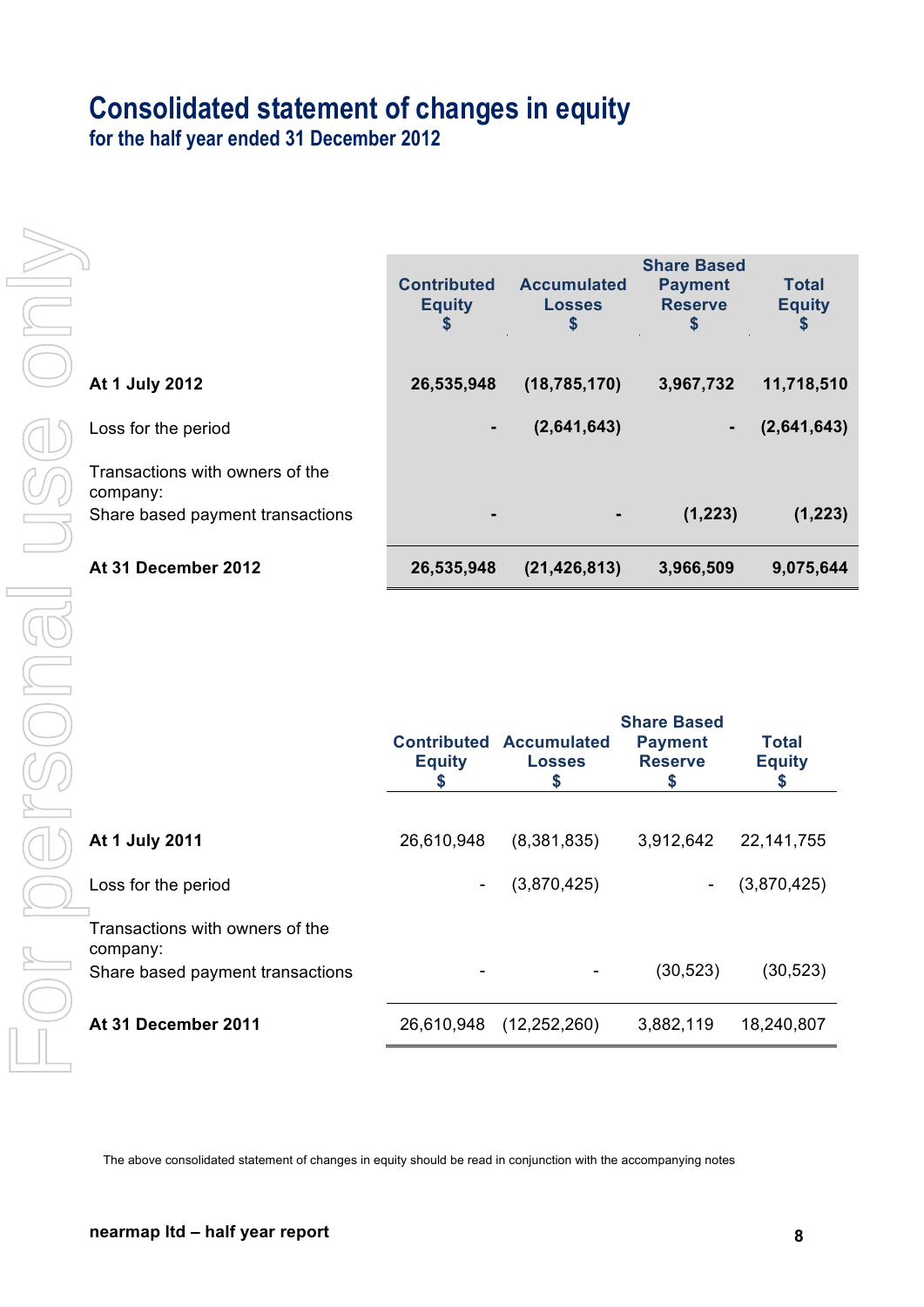## **Notes to the half year consolidated financial statements for the half year ended 31 December 2012**

#### **1. Basis of preparation of the half year consolidated financial statements**

This general purpose financial report for the interim half year reporting period ended 31 December 2012 has been prepared in accordance with Accounting Standard AASB 134 Interim Financial Reporting and the Corporation Act 2001. The consolidated financial report of nearmap ltd (nearmap) (formerly iperncia ltd) comply with International Accounting Standards (IFRSs) and interpretations adopted by the International Accounting Standards Board (IASB).

This interim financial report does not include all the notes of the type normally included in an annual financial report. Accordingly, this report is to be read in conjunction with the annual financial report for the year ended 30 June 2012 and any public announcements made by nearmap during the interim reporting period in accordance with the continuous disclosure requirements of the Corporations Act 2001.

The accounting policies applied by nearmap in this consolidated interim report are the same as those applied by nearmap in its financial report as at and for the year ended 30 June 2012. Certain comparative amounts have been reclassified to conform to the current period's presentation.

| 2.                | <b>Segment information</b>                                                              | nearmap       | <b>IP</b>        | <b>Corporate/</b><br>unallocated | <b>Group</b>         |
|-------------------|-----------------------------------------------------------------------------------------|---------------|------------------|----------------------------------|----------------------|
|                   | Half year ended 31 December 2012                                                        |               | <b>Licensing</b> |                                  |                      |
| Revenue           |                                                                                         | 4,030,941     |                  |                                  | 4,030,941            |
| Interest          |                                                                                         |               |                  | 86,439                           | 86,439               |
| Other income      |                                                                                         |               |                  |                                  |                      |
|                   | Income for the period                                                                   | 4,030,941     |                  |                                  | 4,117,380            |
|                   | Earnings before depreciation/                                                           |               |                  |                                  |                      |
|                   | amortisation/ impairments, foreign<br>exchange and tax                                  | (1, 239, 941) | (219, 560)       | (188, 213)                       | (1,647,714)          |
|                   | Depreciation and amortisation                                                           |               |                  |                                  | (1,260,964)          |
| Impairments       |                                                                                         |               |                  |                                  | 308,361              |
|                   | Loss before foreign exchange and tax                                                    |               |                  |                                  | (2,600,317)          |
| <b>Income Tax</b> | Net foreign exchange                                                                    |               |                  |                                  | (1,096)<br>(40, 230) |
| Loss after tax    |                                                                                         |               |                  |                                  | (2,641,643)          |
|                   | Half year ended 31 December 2011                                                        |               |                  |                                  |                      |
| Revenue           |                                                                                         | 2,591,322     |                  |                                  | 2,591,322            |
| Interest          |                                                                                         |               |                  | 244,247                          | 244,247              |
| Other income      |                                                                                         |               | 73,703           | 52,904                           | 126,607              |
|                   | Income for the period                                                                   | 2,591,322     | 73,703           | 297,151                          | 2,962,176            |
|                   | Earnings before depreciation/<br>amortisation/ impairments, foreign<br>exchange and tax | (1,082,464)   | (1, 223, 423)    | 1,842                            | (2, 304, 045)        |
|                   | Depreciation and amortisation                                                           |               |                  |                                  | (1,031,228)          |
| Impairments       |                                                                                         |               |                  |                                  | (361, 680)           |
|                   | Loss before foreign exchange and tax                                                    |               |                  |                                  | (3,696,953)          |
|                   | Net foreign exchange                                                                    |               |                  |                                  | (169, 787)           |
| Income Tax        |                                                                                         |               |                  |                                  | (3,685)              |
|                   | Loss after tax                                                                          |               |                  |                                  | (3,870,425)          |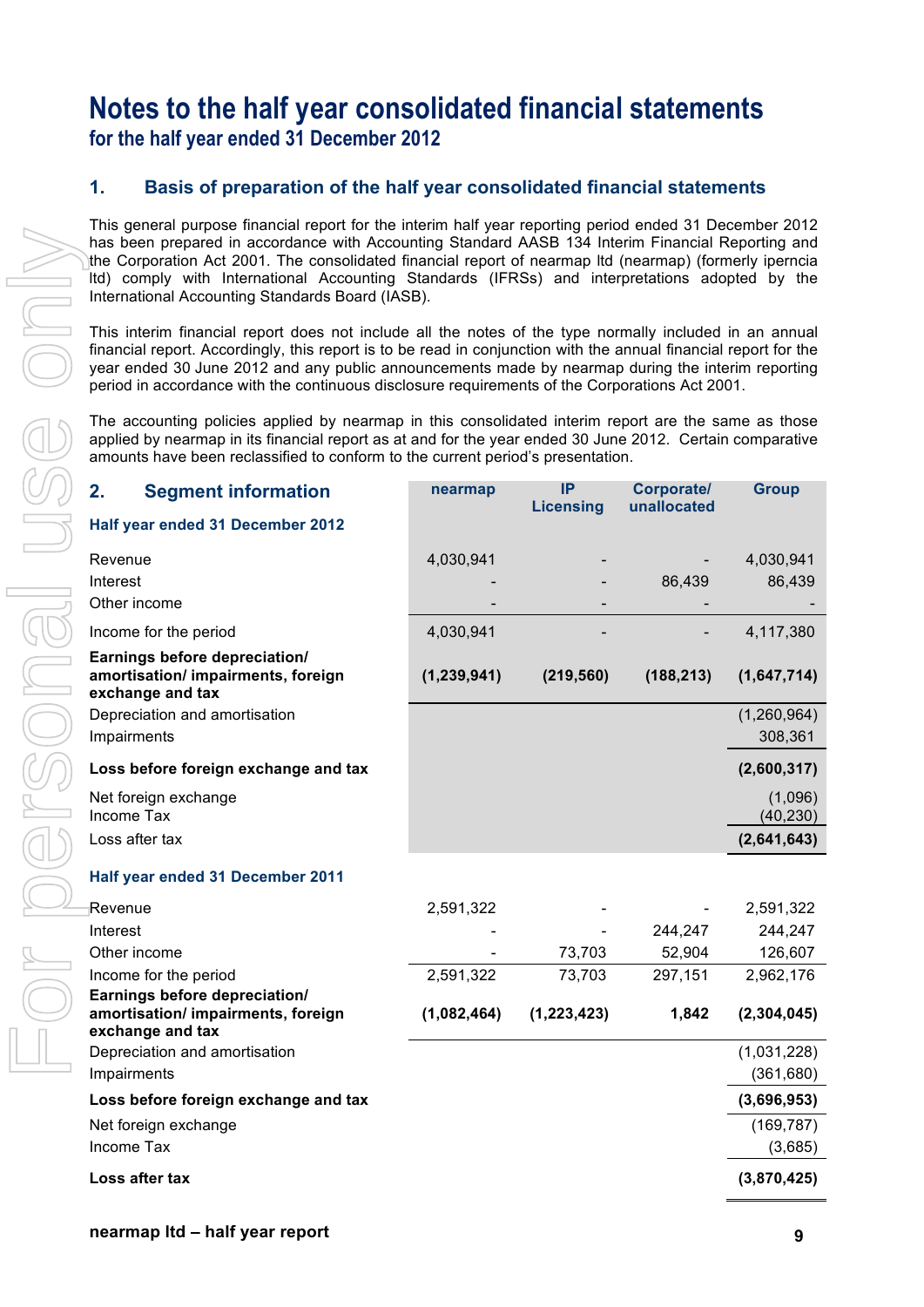# **Notes to the half year consolidated financial statements**

**for the half year ended 31 December 2012**

|                                                                                                                                                                                                                                                                                                                                                        | <b>31 December</b><br>2012<br>\$ | <b>31 December</b><br>2011<br>\$ |
|--------------------------------------------------------------------------------------------------------------------------------------------------------------------------------------------------------------------------------------------------------------------------------------------------------------------------------------------------------|----------------------------------|----------------------------------|
| 3. Total income for the period                                                                                                                                                                                                                                                                                                                         |                                  |                                  |
| Licensing revenues                                                                                                                                                                                                                                                                                                                                     | 4,030,941                        | 2,591,322                        |
| Settlement of litigation programs                                                                                                                                                                                                                                                                                                                      |                                  | 73,703                           |
| <b>Revenue from continuing operations</b>                                                                                                                                                                                                                                                                                                              | 4,030,941                        | 2,665,025                        |
|                                                                                                                                                                                                                                                                                                                                                        |                                  |                                  |
| Interest income                                                                                                                                                                                                                                                                                                                                        | 86,439                           | 244,247                          |
| Litigation contract – settlement                                                                                                                                                                                                                                                                                                                       | 172,624                          |                                  |
| Litigation contract - costs<br>Write back of provision                                                                                                                                                                                                                                                                                                 | (172, 624)                       | 20,412                           |
| Other income                                                                                                                                                                                                                                                                                                                                           |                                  | 32,492                           |
| <b>Total other income</b>                                                                                                                                                                                                                                                                                                                              | 86,439                           | 297,151                          |
|                                                                                                                                                                                                                                                                                                                                                        |                                  |                                  |
| <b>Total income</b>                                                                                                                                                                                                                                                                                                                                    | 4,117,380                        | 2,962,176                        |
|                                                                                                                                                                                                                                                                                                                                                        |                                  |                                  |
| 4. Reversal of impairment/ (impairment) of<br>intangibles                                                                                                                                                                                                                                                                                              |                                  |                                  |
| Impairment of development costs                                                                                                                                                                                                                                                                                                                        |                                  | (361,680)                        |
| Reversal of impairment of licensing program costs                                                                                                                                                                                                                                                                                                      | 308,361                          |                                  |
| Total reversal of impairment/ (impairment) of intangibles                                                                                                                                                                                                                                                                                              | 308,361                          | (361, 680)                       |
| As part of realigning the company's growth strategy to nearmap, the<br>company agreed to discontinue one of the remaining IP assertion<br>actions, resulting in the return of \$308,361 (\$350,000 less legal<br>costs) in security for costs previously paid. This repayment required<br>the reversal of previously impaired licensing program costs. |                                  |                                  |
| <b>Other operational expenses</b><br>5.                                                                                                                                                                                                                                                                                                                |                                  |                                  |
|                                                                                                                                                                                                                                                                                                                                                        | 630,571                          | 388,772                          |
| Servicing and processing costs<br>Operating lease expenses                                                                                                                                                                                                                                                                                             | 155,182                          | 324,336                          |
| Audit and consulting fees                                                                                                                                                                                                                                                                                                                              | 344,784                          | 163,320                          |
| Travel and office costs                                                                                                                                                                                                                                                                                                                                | 237,017                          | 163,913                          |
| Legal fees                                                                                                                                                                                                                                                                                                                                             | 226,904                          | 79,487                           |
| Loss on disposal of assets                                                                                                                                                                                                                                                                                                                             | 86,241                           | 24,416                           |
| All other operating expenses                                                                                                                                                                                                                                                                                                                           | 204,156                          | 409,298                          |
| <b>Total other operational expenses</b>                                                                                                                                                                                                                                                                                                                | 1,884,855                        | 1,553,542                        |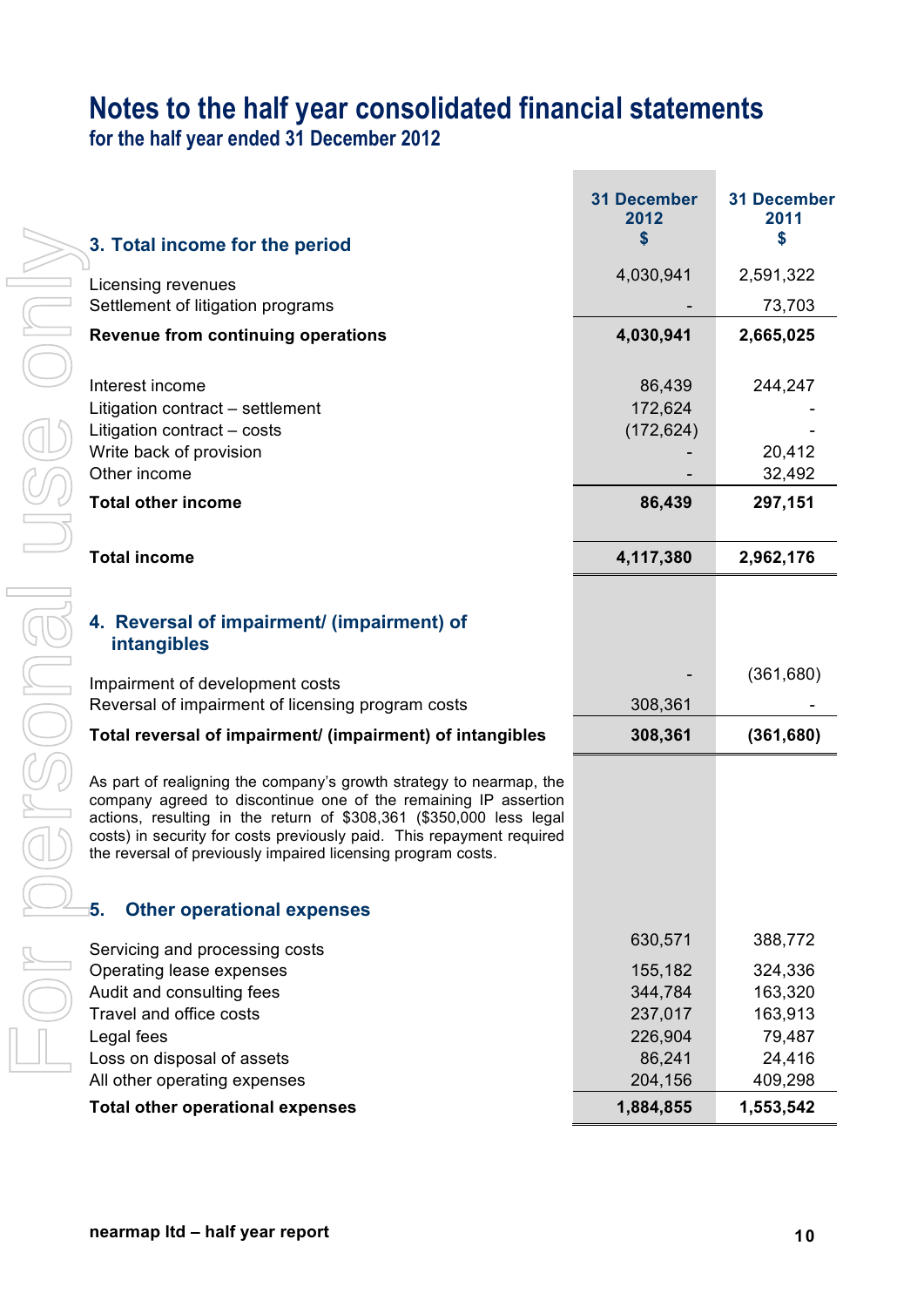## **Notes to the half year consolidated financial statements**

**for the half year ended 31 December 2012**

|                                                                    | <b>31 December</b><br>2012<br>\$ | 30 June<br>2012<br>\$                 |
|--------------------------------------------------------------------|----------------------------------|---------------------------------------|
| <b>Trade and other receivables</b><br>6.                           |                                  |                                       |
| Trade receivables                                                  | 1,930,919                        | 2,506,322                             |
| Amounts held by the administrator of QPSX Europe GmbH              |                                  | 1,508,898                             |
| Amounts receivable – assertion related<br>All other receivables    | 210,731                          | 240,601<br>300,068                    |
| <b>Total trade and other receivables</b>                           | 2,141,650                        | 4,555,889                             |
|                                                                    |                                  |                                       |
|                                                                    |                                  |                                       |
| 7. Trade and other payables                                        |                                  |                                       |
| <b>Trade creditors</b>                                             | 1,897,610                        | 3,376,499                             |
| Amounts due to profit share partners                               |                                  | 36,090                                |
| <b>Total trade and other payables</b>                              | 1,897,610                        | 3,412,589                             |
|                                                                    |                                  |                                       |
| 8. Contributed equity                                              |                                  |                                       |
| Issued and paid up capital                                         |                                  |                                       |
| 323,056,101 ordinary shares fully paid (30 June 2012: 323,056,101) | 26,535,948                       | 26,535,948                            |
|                                                                    |                                  |                                       |
| <b>Movement in share options</b>                                   |                                  | <b>Number</b><br><b>of</b><br>options |
| Number of options outstanding as at 30 June 2012                   |                                  | 10,109,997                            |
| Options expired                                                    |                                  | (7, 276, 664)                         |
| Options granted                                                    |                                  | 40,000,000                            |
| Total number of options outstanding as at 31 December 2012         |                                  | 42,833,333                            |
|                                                                    |                                  |                                       |

The assessed fair value at grant date of the options granted for the period ended 31 December 2012 were between 1.5 cents and 1.8 cents per share (2011:nil). The fair value at grant date is independently determined using a Black-Scholes option pricing model that takes into account the exercise price volatility of the underlying share, the expected dividend yield and the risk free rate for the term of the option.

Model inputs include: exercise price 7.5 cents per option; expiry date between November 2016 and December 2016; share price at grant date between 4.0 cents and 4.6 cents per share and a risk free rate of between 2.74% and 2.94%.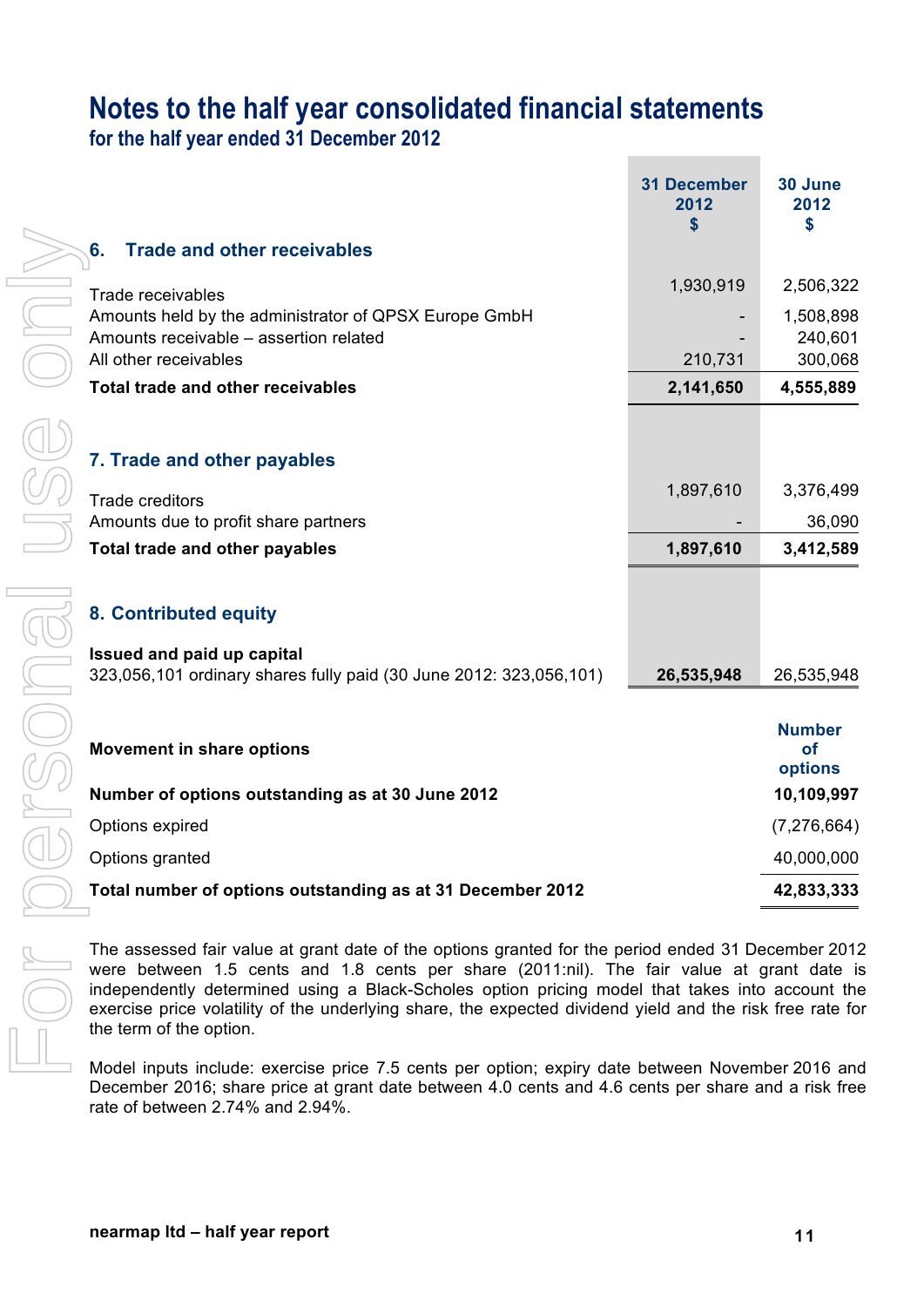### **Notes to the half year consolidated financial statements for the half year ended 31 December 2012**

#### **9. Related Party Transactions**

#### **Financial assistance under the Employee Share Option Plan**

nearmap's Employee Share Option Plan (ESOP) includes an Employee Loan Scheme that permits nearmap to grant financial assistance to employees by way of loan to enable them to exercise options and acquire shares.

Mr Crowther, as a salaried Director and therefore a related party, is eligible to apply for a loan to exercise any options granted to Mr Crowther, or his nominee, under the terms of the ESOP once the vesting conditions of the eligible options are satisfied. As at the date of this report, Mr Crowther had not sought the approval of the Board for a loan under the Employee Loan Scheme.

#### **10. Contingencies and Commitments**

No contingent liabilities or contingent assets have arisen in respect of nearmap.

No new commitments have been entered into by nearmap since 30 June 2012.

#### **11. Events after reporting date**

#### **Licensing program costs**

On 1 February 2013 nearmap's business associate Financial Systems Technology (Intellectual Property) Pty Ltd (FST) entered into an agreement with a third party for a licence to FST's database patents. nearmap expects to receive approximately US\$2,200,000 from FST for its services relating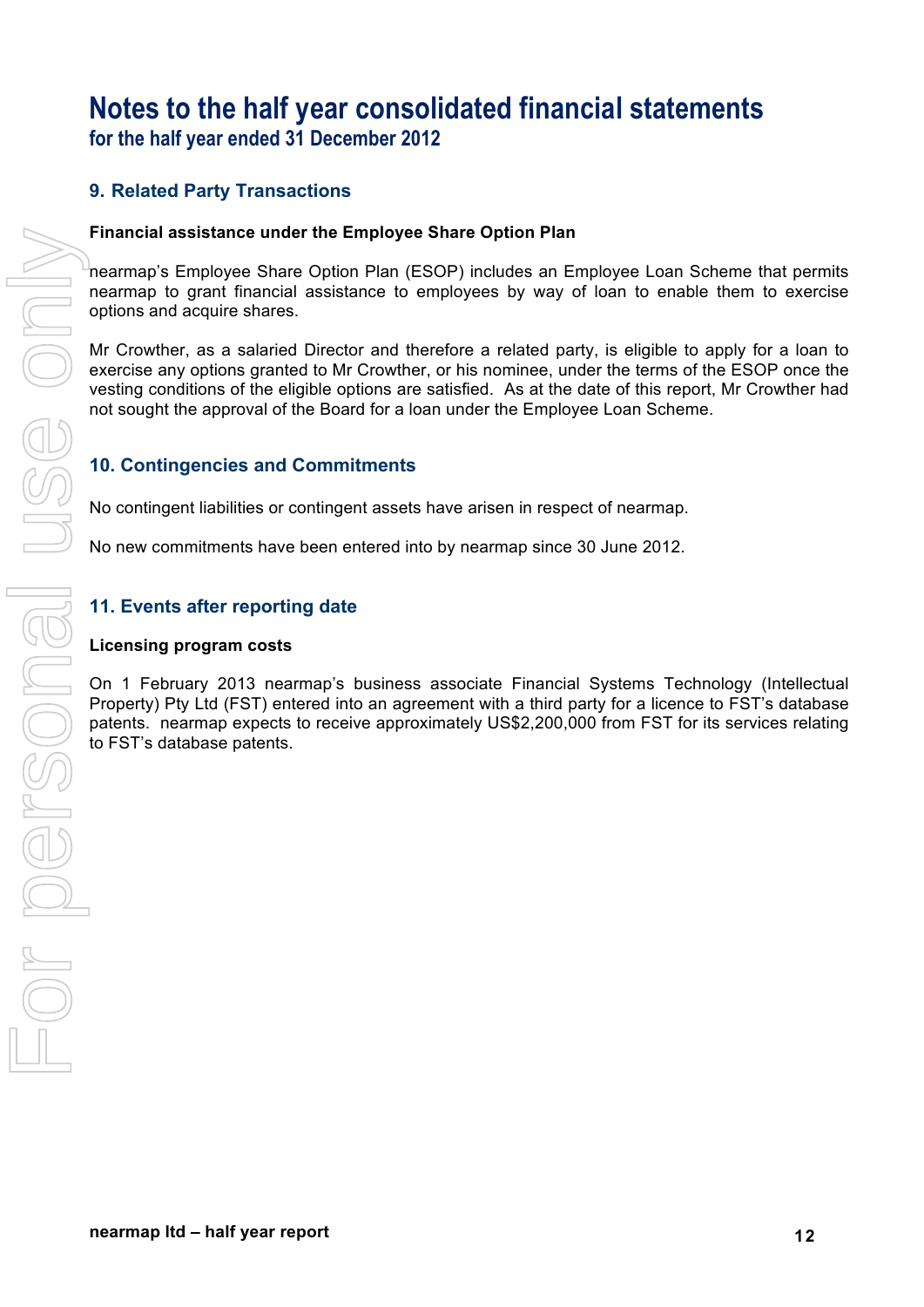## **Directors' Declaration**

In the directors' opinion:

- (a) the financial statements and notes set out on pages 4 to 11 are in accordance with the Corporations Act 2001, including:
	- (i) complying with AASB 134 Interim Financial Reporting, the Corporations Regulations 2001 and other mandatory professional reporting requirements; and
	- (ii) giving a true and fair view of the consolidated entity's financial position as at 31 December 2012 and of its performance for the half year ended on that date; and
- (b) there are reasonable grounds to believe that nearmap ltd will be able to pay its debts as and when they become due and payable.

This declaration is made in accordance with a resolution of the directors.

Simon Crowther Managing Director

Sydney, 18 February 2013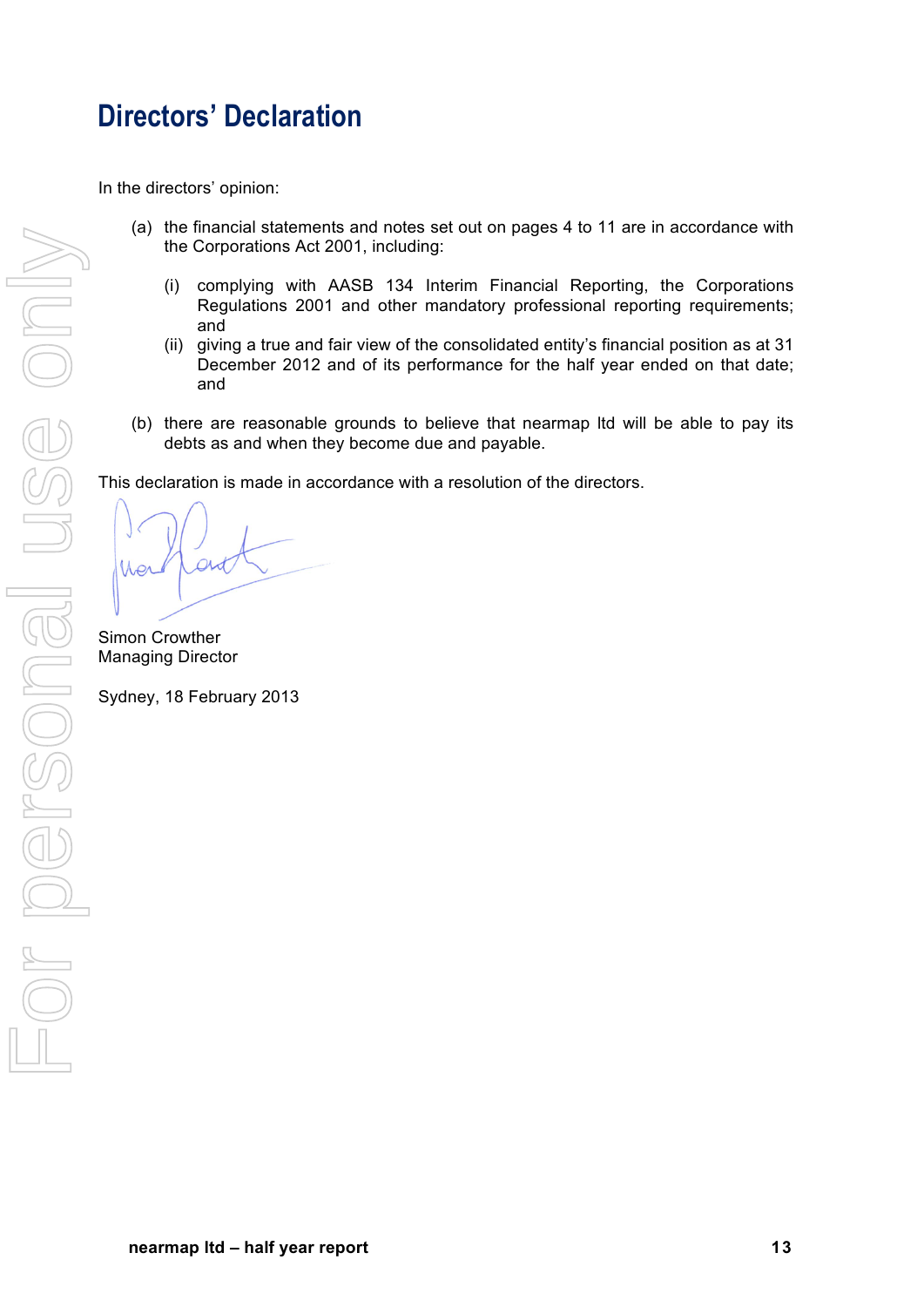

38 Station Street Subiaco, WA 6008 PO Box 700 West Perth WA 6872 Australia

#### **INDEPENDENT AUDITOR'S REVIEW REPORT TO THE MEMBERS OF NEARMAP LTD**

We have reviewed the accompanying half-year financial report of nearmap Ltd, which comprises the consolidated statement of financial position as at 31 December 2012, and the consolidated statement of profit or loss and other comprehensive income, consolidated statement of changes in equity and consolidated statement of cash flows for the half-year ended on that date, notes comprising a statement of significant accounting policies and other explanatory information, and the directors' declaration.

#### **Directors' Responsibility for the Half-Year Financial Report**

The directors of the disclosing entity are responsible for the preparation of the consolidated halfyear financial report that gives a true and fair view in accordance with Australian Accounting Standards and the *Corporations Act 2001* and for such internal control as the directors determine is necessary to enable the preparation of the half-year financial report that is free from material misstatement, whether due to fraud or error.

#### **Auditor's Responsibility**

Our responsibility is to express a conclusion on the half-year financial report based on our review. We conducted our review in accordance with Auditing Standard on Review Engagements ASRE 2410 *Review of a Financial Report Performed by the Independent Auditor of the Entity*, in order to state whether, on the basis of the procedures described, we have become aware of any matter that makes us believe that the half-year financial report is not in accordance with the *Corporations Act 2001* including: giving a true and fair view of the disclosing entity's financial position as at 31 December 2012 and its performance for the half-year ended on that date; and complying with Accounting Standard AASB 134 *Interim Financial Reporting* and the *Corporations Regulations 2001*. As the auditor of nearmap Ltd, ASRE 2410 requires that we comply with the ethical requirements relevant to the audit of the annual financial report. We have measured that accompany in the second method control and with compatible the stretches and the control and the stretches only and the control and the stretches of personal users of control and the control and the

A review of a half-year financial report consists of making enquiries, primarily of persons responsible for financial and accounting matters, and applying analytical and other review procedures. A review is substantially less in scope than an audit conducted in accordance with Australian Auditing Standards and consequently does not enable us to obtain assurance that we would become aware of all significant matters that might be identified in an audit. Accordingly, we do not express an audit opinion.

#### **Independence**

In conducting our review, we have complied with the independence requirements of the *Corporations Act 2001*. We confirm that the independence declaration required by the *Corporations Act 2001*, which has been given to the directors of nearmap Ltd, would be in the same terms if given to the directors as at the time of this auditor's review report.